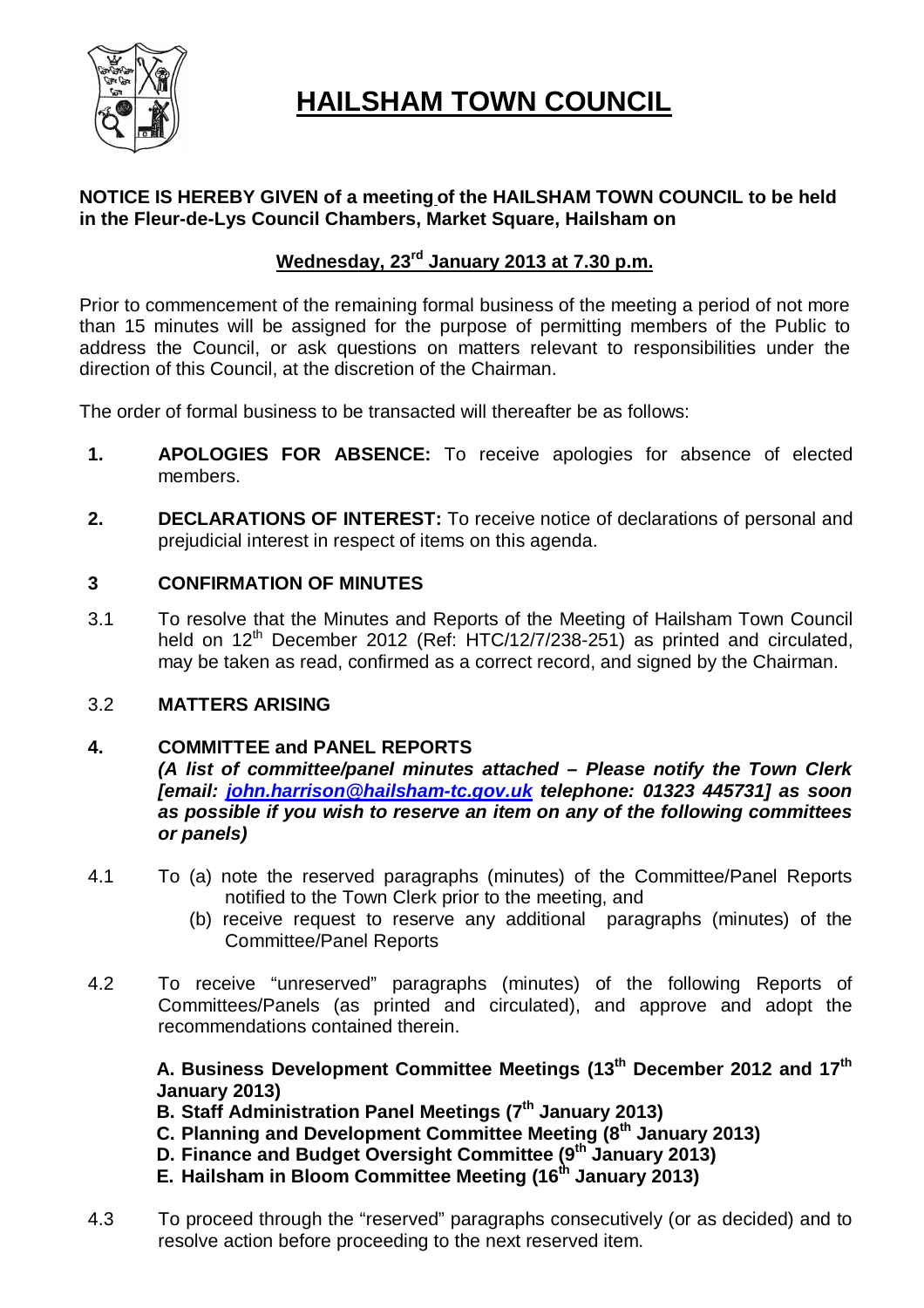## **5. PRECEPT AND BUDGET 2013-2014**

To set the precept to be requisitioned from Wealden District Council

To consider the recommendations of the Finance and Budget Oversight Committee (09/01/13) (detailed budget papers to follow as part of the Finance & Budget Oversight Committee Minutes.)

To resolve to recommend the precept for the financial year April 2013 to March 2014 to be requisitioned from Wealden District Council *(report to follow, Author Town Clerk and Finance Officer)*

### **6. FORMAT AND DATE OF FORTHCOMING ANNUAL ELECTOR'S MEETING**

To discuss and agree the required format, location and date of the 2013 Annual Elector's Meeting (currently scheduled for  $1<sup>st</sup>$  May 2013)

### **7. REPLACEMENT TELEPHONE SYSTEM**

To consider proposals received by the Council on a replacement telephone system and to resolve which option to procure. (*Report to follow, author Deputy Town Clerk/Business Enterprise Manager).*

### **8. HAILSHAM WORKS PROJECT, CORTLANDT STABLE BLOCK AND PUBLIC CONVENIENCES**

To receive an update on the outcome of the bid for funding for the 'Hailsham Work! Project, the leasing of the Cortlandt Stable Block and the project to provide Public Toilets in the town.

*(verbal update from Cllr Bill Bentley, Town Clerk and Deputy Town Clerk/Business Enterprise Manager)*

### **9. WEALDEN BUS ALLIANCE**

To consider an invitation received from Wealden District Council for Hailsham Town Council to become a member of the Wealden Bus Alliance *(report to follow, author Town Clerk)*

## **10. AREA OF LAND BETWEEN THE DIPLOCKS INDUSTRIAL ESTATE AND HOUSING IN BRAMBLE DRIVE**

To receive an update and amended request on the arboricultural work previously proposed by Wealden District Council. (*report to follow author Town Clerk*).

### **11. COUNCILLORS' QUESTIONS/INFORMATION FORUM** (at the Chairman's discretion).

Jun (fr

 JOHN HARRISON Town Clerk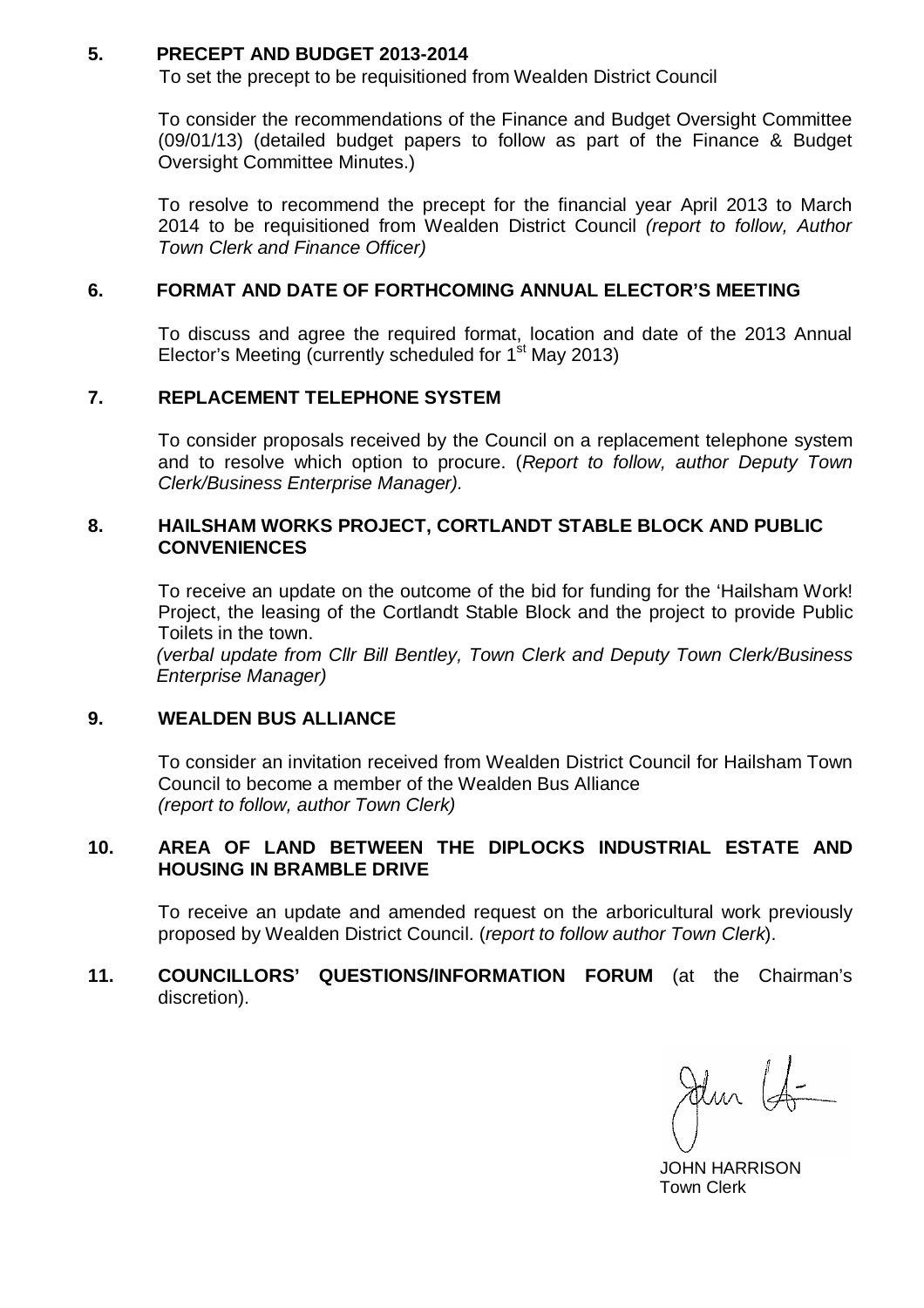

# **HAILSHAM TOWN COUNCIL**

**MINUTES** of the Meeting of Hailsham Town Council, held at the Fleur-de-Lys Council Chambers/Meeting Rooms, Market Square, Hailsham, on Wednesday 23rd January 2013 at 7.30 p.m.

# **Public Question Time**

Prior to commencement of the formal business of the meeting a period of not more than 15 minutes had been assigned for the purpose of permitting members of the public present to address the Assembly, or ask questions (on matters relevant to the responsibilities of the Town Council) at the invitation and discretion of the presiding Chairman.

None were presented.

The Chairman welcomed Councillor Ms O'Rawe to her first meeting.

- HTC/12/ 8/252 **Present:** Councillors: Mrs. S. J. Bentley (Chairman), W. A. Bentley. J. L. Blake, B. F. Burchmore, Mrs. M. Burt, N. A. Collinson, N. S. Coltman, Mrs. J. Cook, W. F. Crittenden, R. T. Grocock (Vice Chairman), Mrs. S. E. Henstock, Mrs. B. Holbrook, P. S. Holbrook, B. Marlowe, Ms A. O'Rawe, Mrs. D. M. Ryan, M. J. Ryan Mrs. M. Skinner and C. Triandafyllou.
- 253 **Officers in Attendance:** J. Harrison (Town Clerk), M Caira (Deputy Town Clerk), Mrs. M Hagger, D. Saxby and T. Hall.

## 254 **Apologies for Absence:**

Apologies for absence were received and accepted from Councillors Ms C. Collinson. S. McAuliffe, G. G. Rowe and Mrs. M. Rowe.

### 255 **Declarations of Interest**

Councillor W. A. Bentley confirmed that he had requested and been granted a dispensation to participate and vote on the agenda item on the precept. This was in order to ensure consistency between his legal requirements as both an East Sussex County Councillor and Hailsham Town Councillor.

## 256 **Confirmation of Previous Minutes**

**RESOLVED** that the Minutes and Reports of the meeting of Hailsham Town Council (Ref: HTC/12/7/238-251) held on  $12<sup>th</sup>$  December 2012 were confirmed as a correct record, and signed by the Chairman.

### 257 **Matters Arising**

No matters arising.

### 258 **Committee and Panel Reports**

**RESOLVED**, after consideration in accordance with Standing Order 18(e), to receive the following reports of Committees, to approve and adopt the recommendations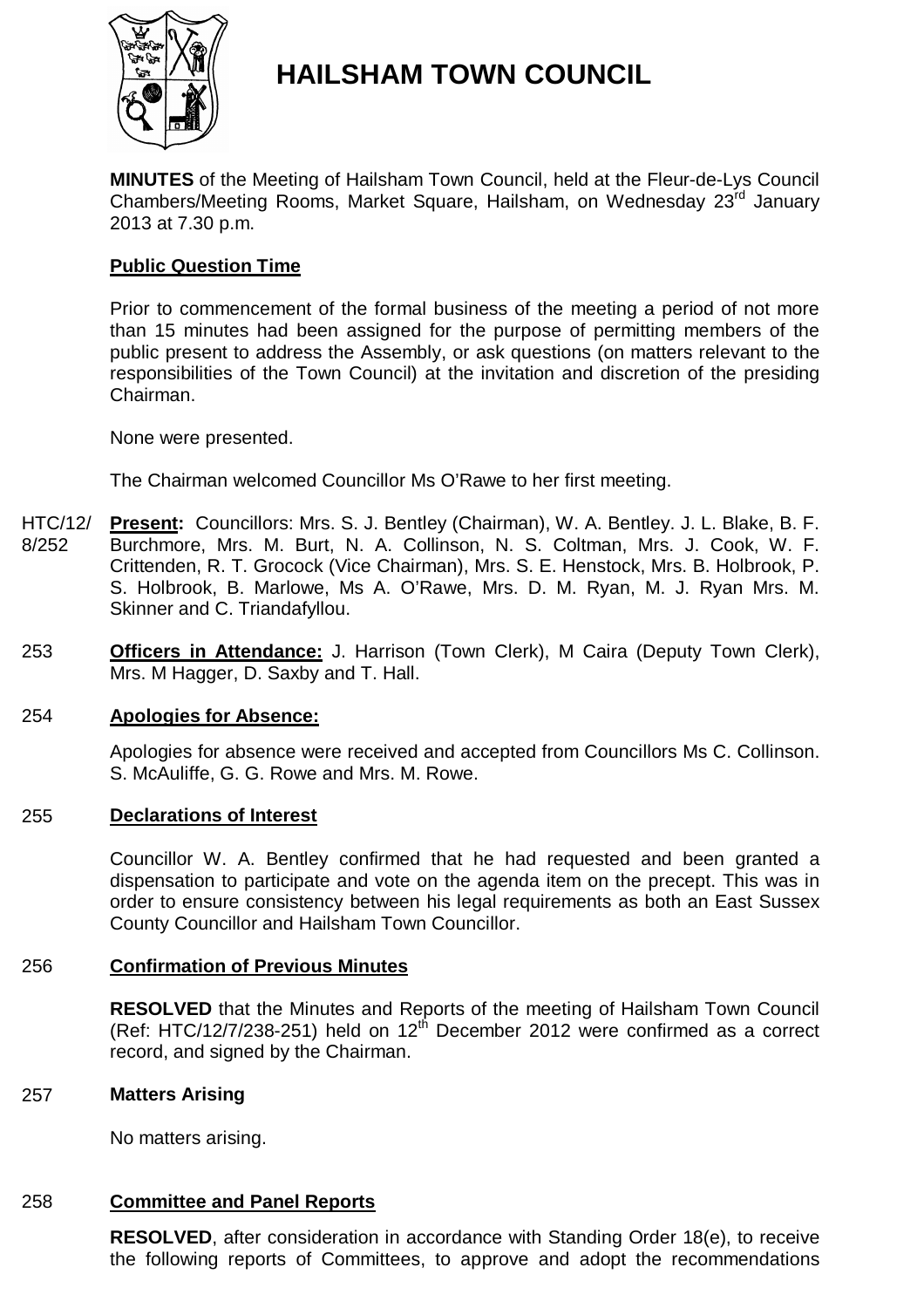contained therein and the actions taken as reported therein.

**F.** Business Development Committee Meetings (13<sup>th</sup> December 2012 and 17<sup>th</sup> January 2013)

- **G.** Staff Administration Panel Meetings (7<sup>th</sup> January 2013)
- **H.** Planning and Development Committee Meeting (8<sup>th</sup> January 2013)
- **I.** Finance and Budget Oversight Committee (9<sup>th</sup> January 2013)
- **J.** Hailsham in Bloom Committee Meeting (16<sup>th</sup> January 2013)
- A. Business Development Committee  $-17<sup>th</sup>$  January 2013

#### 259 Minute BDC/12/8/67.3 – Regular Town Market

Councillor W. A. Bentley stated that it was important that Hailsham Forward clarified exactly what was required of Hailsham Town Council staff, as it was important that their duties were the responsibility of the Council.

- Amend minute to read that the Town Clerk liaise with the Chairman of Hailsham Forward to ascertain their requirements of Hailsham Town Council staff.

#### 260 Minute BDC/12/8/69 – Hailsham Forward and Arts Festival

Councillor W. A. Bentley stated that he was concerned that an external body would be using Council finances for festival lights.

Councillor Coltman responded that it was intended that the Business Development Committee was responsible for festival lighting.

- Amend the minute to read that the Business Development Committee is responsible for festival lighting.

#### 261 Minute BDC/12/8/70.2 – Hailsham & Hellingly Movement & Access Strategy

Councillor Coltman said that since the meeting of The Business Development Committee on 17<sup>th</sup> January 2013 it had been confirmed that the Chairman of Hailsham Forward could only sit on the Hailsham & Hellingly Movement & Access Strategy Committee as an observer and consultant, as only elected members could vote and decide on the expenditure of S106 Monies.

Amend minute to read that it is requested that the Chairman of Hailsham Forward could sit on the Hailsham & Hellingly Movement & Access Strategy Committee as an observer and consultant only with no voting rights.

B. Planning and Development Committee  $-8<sup>th</sup>$  January 2013

#### 262 Minute 213 Other Planning Matters - Appeal

Councillor W. A. Bentley updated the meeting on the progress of the application on the appeal of WD/2012/1811/F, Finnoula, Western Road, Hailsham.

- No change to the minute recommendation.

C. Finance and Budget Oversight Committee  $-9<sup>th</sup>$  January 2013

#### 263 Minute 109.2 - Budget for 2013/2014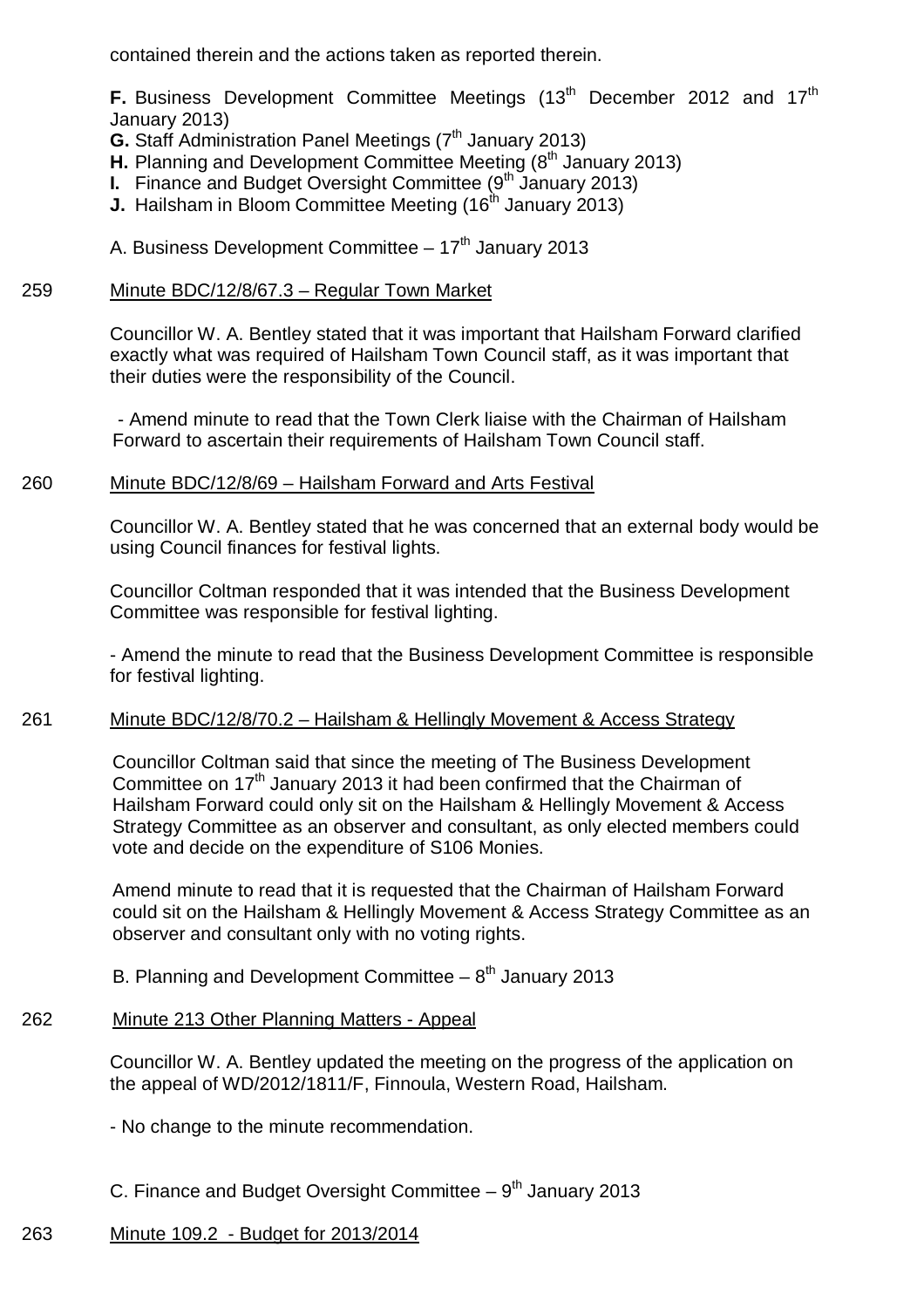Councillor W. A. Bentley stated that the Western Road Recreation Ground Cricket Pavilion was the property of Hailsham Town Council although Hailsham Cricket Club was welcome to enter into negotiations on its transfer.

- No change to the minute recommendation.

#### 264 Minute 110.5 – Budget for 2013/2014

Councillor. W. A. Bentley stated that the Hailsham Independents were not a political party as stated. Members of the Hailsham Independent Group present were asked if they would prefer the sentence deleted.

- Amend minute to delete the sentence referring to the Hailsham Independent Group as a political party.

#### 265 Minute 110.7 – Budget for 2013/2014

Councillor W. A. Bentley stated that this item would have to be agreed after agreement had been reached on the overall precept.

D. Hailsham in Bloom Committee  $-16<sup>th</sup>$  January 2013

#### 266 Minute 81 – Improvements to Hailsham in Bloom Nursery Site

Councillor W. A. Bentley requested that staff investigate planning issues before proceeding with the proposed development plans and report back to the Hailsham in Bloom Committee. The Committee was requested to provide Council with an update on the developments at the Grovelands Barn site.

## **Precept and Budget 2013/2014**

- 267.1 Councillor N. Collinson declared a personal interest in this agenda item as he is a Wealden District Councillor and did not vote on the resolution.
- 267.2 The Town Clerk introduced this item and explained the recommendations of the Budget and Oversight Committee of 9<sup>th</sup> January 2013.
- 267.3 Councillor W. A. Bentley spoke and rejected the recommendations of the Budget and Oversight Committee of  $9<sup>th</sup>$  January 2013 in respect of the Band D tax rate and precept for 2013/13. He said that in difficult financial times it was unfair on the people of Hailsham to expect them to pay more for their services. A 0 per cent increase in the Band D tax rate was recommended.
- 267.4 Discussion ensued and all those who participated said that an increase in the precept was unacceptable.
- 267.5 **RESOLVED** that Wealden District Council is requisitioned for a precept of £841.100.00 for the financial year 2013/2014; and that the difference between the precept, grant and the budget (£52,019) is taken from reserves. This represents a 0% increase in the Band D Tax Rate.
- 267.6 Councillors Blake and P. Holbrook abstained from voting.
- 267.7 Councillor W. A. Bentley thanked members of the Finance and Budget oversight Committee for their work on preparing the budget.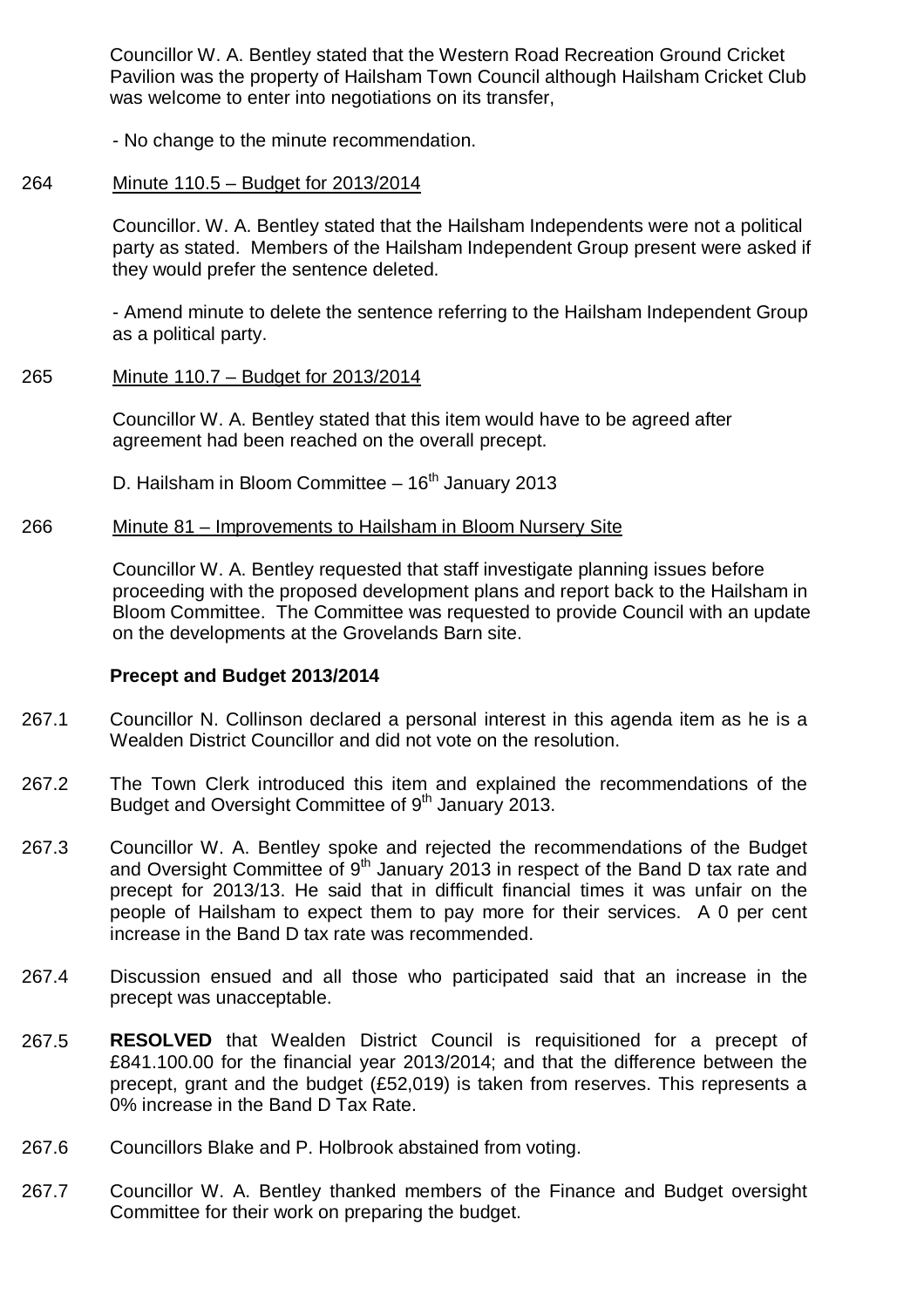# **Format and Date of Forthcoming Electors' Meeting**

268.1 The Town Clerk introduced this agenda item. He said that the agreed date for the Annual Electors' Meeting of  $1<sup>st</sup>$  May 2013 was the day before the County Council elections and it would, therefore, be inappropriate and inconvenient to hold it on that date.

Discussion ensued.

268.2 **RESOLVED** to hold the Annual Electors' Meeting on Tuesday 14<sup>th</sup> May and that the exact time and format of the meeting be discussed at the next Council meeting on 13<sup>th</sup> February 2013.

## **Replacement Telephone System**

- 269.1 The Deputy Town Clerk spoke in respect of his report circulated with the agenda. He stated that the current contract for the provision of a telephone system would end on 31<sup>st</sup> March 2013 therefore a decision on the future provision had to be taken at this meeting.
- 269.2 **RESOLVED** to instruct the Deputy Town Clerk to pursue a system that included VOIP and superfast broadband with Hailsham based companies along with Wealden District Council be invited to participate; and that the provision of mobile telephones for staff be discussed at the next Council meeting on  $13<sup>th</sup>$  February 2013.

### **Hailsham Works Project, Cortlandt Stable Block and Public Conveniences**

- 270.1 Councillor N. Collinson declared a personal interest in this agenda item as he is a Wealden District Councillor. He did not vote or participate in the debate.
- 270.2 Councillor W. A. Bentley stated that East Sussex County Council had agreed funding for Tomorrow's People of £150,000 for Hailsham Works, subject to some final checks.
- 270.3 The Town Clerk said that now funding had been secured it would be appropriate for the Council to make a formal resolution to lease the Cortlandt stable block as an office and base for 'Hailsham Works' and for part conversion into public toilets. The agents acting on behalf of the owners of the building had confirmed that they permit conversion of part of the building for use as public conveniences.
- 270.4 **RESOLVED** to pursue completing the lease of the Cortlandt Stable Block Building for ten years.
- 270.5 Further costs and proposals for the conversion of part of the building into a public convenience would be presented to council at a subsequent meeting.

### **Wealden Bus Alliance**

- 271.1 Councillor Marlowe spoke in respect of the officer's report as circulated with the agenda and as Appendix HTC/12/8/271A to these minutes.
- 271.2 **RESOLVED** to join the Wealden Bus Alliance and commit a maximum of £20 towards the shares.

## **Area of Land Between the Diplocks Industrial Estate and Housing in Bramble Drive**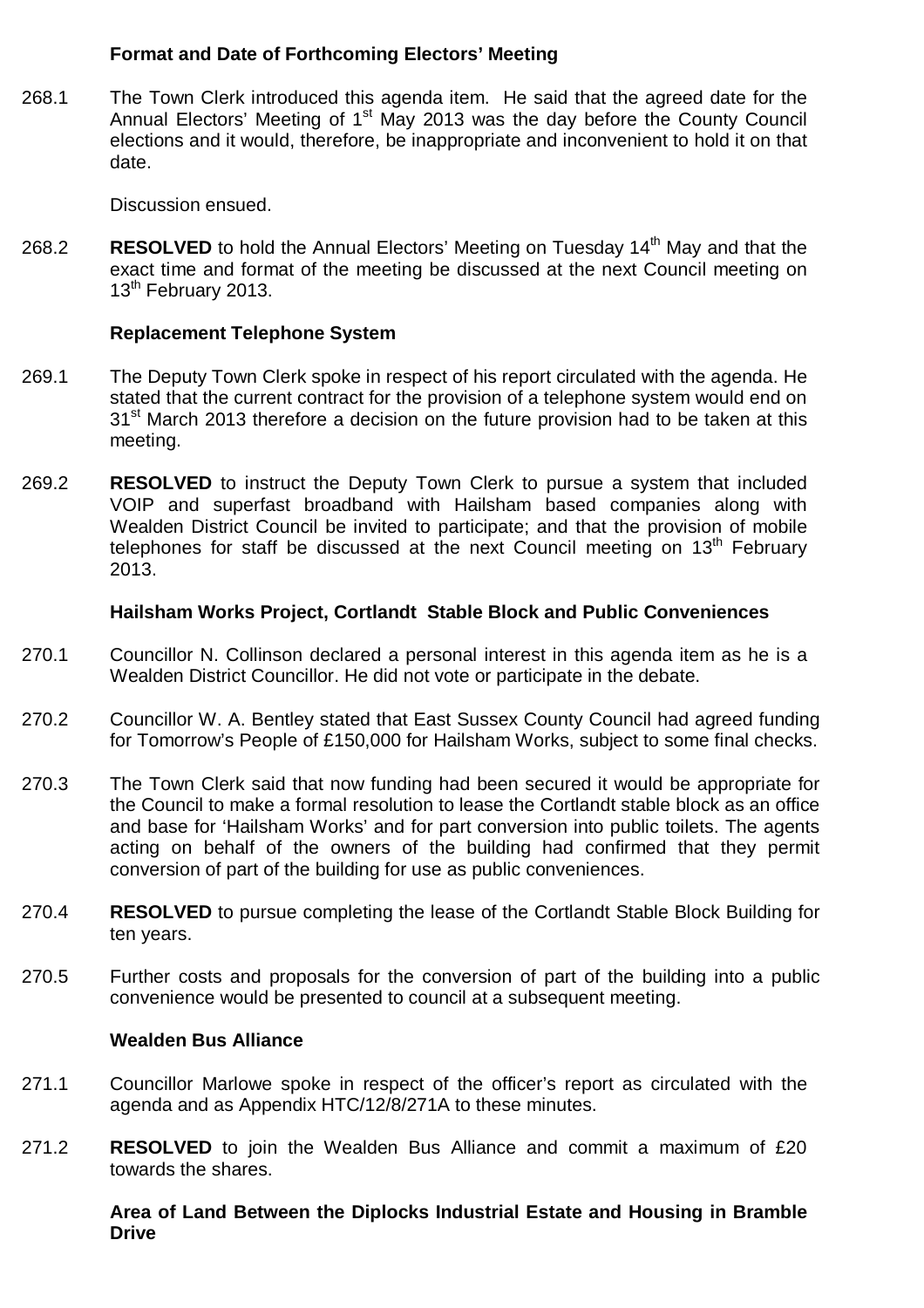- 272.1 Councillor N. Collinson declared a personal interest in this agenda item as he is a Wealden District Councillor. He did not vote or participate in the debate.
- 272.2 **RESOLVED** to agree the revised programme as detailed in the officer's report as circulated with the agenda and as Appendix HTC/12/8/272A to these minutes, and to commit £530 towards the scheme as previously agreed.

### **Councillors' Questions/Information Forum**

### Mrs. D. Haffenden

- 273.1 Councillor Burchmore advised the meeting of the sad passing away of former Councillor and Mayoress Mrs. Debbie Haffenden. The Chairman on behalf of the whole Council expressed her sorrow and stated that she would send a condolence card to Mr. Haffenden.
- 273.2 The Chairman also announced that a much loved youth worker in Hailsham, Mrs. Linda Burgess had passed away just before Christmas.

### Street Lighting

- 274.1 Councillor Burchmore said that he had been contacted by a number of residents in Mortain Park about the switching off of their street lights at midnight.
- 274.2 Councillor Triandafyllou advised the residents to write to the Town Clerk with their concerns and they would be considered as part of the overall review of the scheme by East Sussex County Council later in the year.
- 275 Meeting Days

At the request of Councillors Marlowe and Crittenden it was agreed to consider the day of the week Council held its monthly meeting at the next meeting on  $13<sup>th</sup>$ February 2013.

There being no other business, the meeting closed at 9.52pm.

Global/Minutes and Agendas/DS/ HTC Minutes 23rd January 2013

**CHAIRMAN**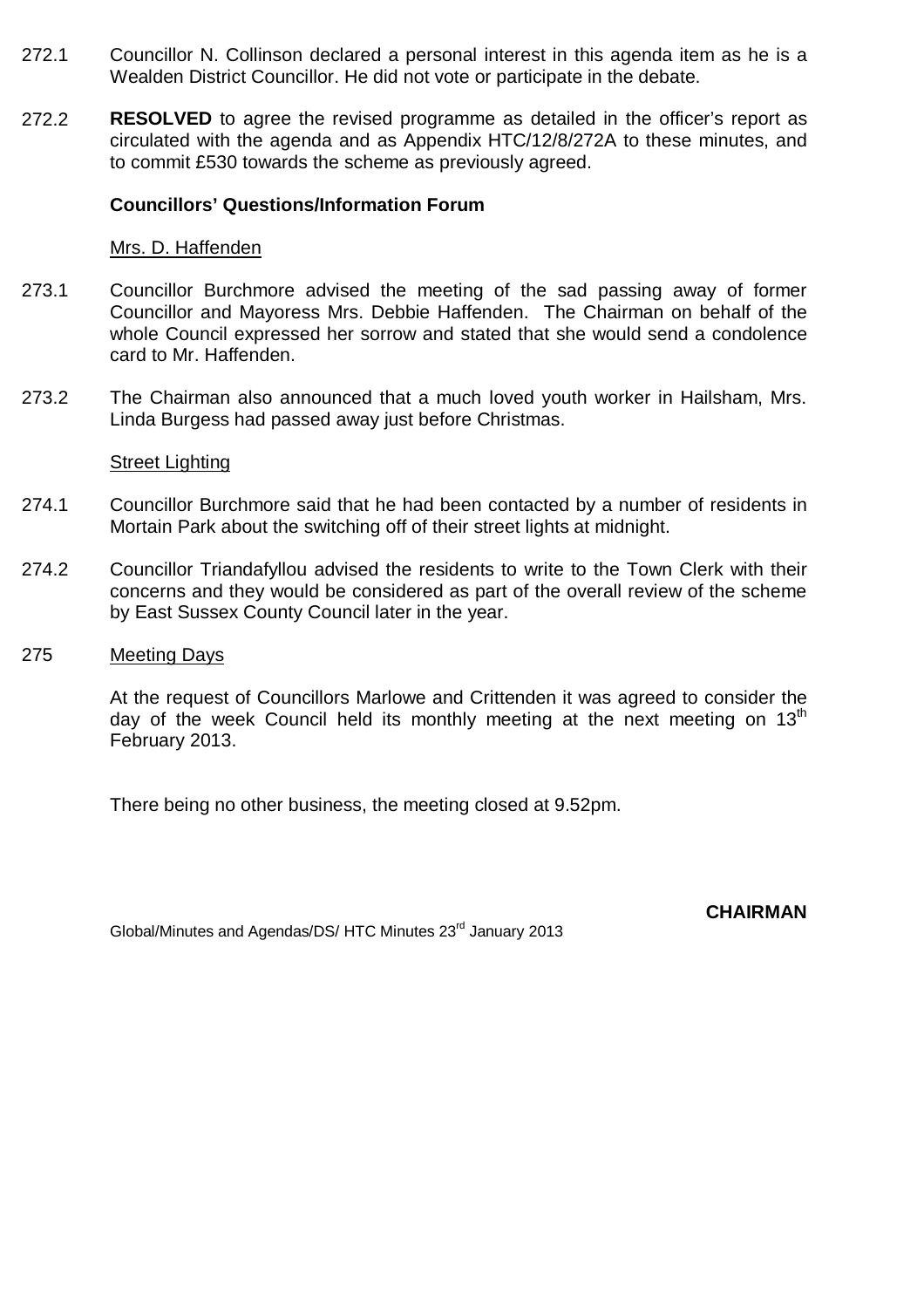**Report to: Hailsham Town Council**

**Date: 23rd January 2013**

**By: John Harrison, Town Clerk**

**Title of report: Precept and Budget 2013-2014**

### **PURPOSE:**

To consider the recommendations of the Finance and Budget Oversight Committee (09/01/13)

To resolve to recommend the precept for the financial year April 2013 to March 2014 to be requisitioned from Wealden District Council

### **BACKGROUND**

The Finance and Budget Oversight Committee last met on  $9<sup>th</sup>$  January 2013 to agree the final budget and the precept to be requisitioned from Wealden District Council.

This involved discussions around the very recent changes to the Hailsham Tax Base brought about by changes to the way which Council tax benefits are paid as informed by Wealden District Council.

The key changes noted were that:

- District Councils will be responsible for the setting of Council Tax benefits instead of Central Government.
- The Tax base for 2013-14 onward will be calculated differently
- In 2013/14 the Hailsham tax base will drop from 7333.7 to 6297.9. This results in a shortfall of precept
- The shortfall in precept will be made up from a grant given to Wealden District Council and passed onto parishes and towns, of (£118,794) – 13% of the total Hailsham Town Council budget.
- It is uncertain whether a grant will be in place or what a grant my be in 2014/15 and subsequent years
- There is a potential for the introduction of the capping of council tax increases for parish/town councils in 2014/15
- Some parish and town councils are considering increasing their precept this year in order to offset the potential reduction or in fact, total loss of grant next year and because there may not be the opportunity to do so for following years if the 'cap' is introduced.
- A loss of £118.794 from the grant for 2014/15 would represent 13% of total budget, which would be a significant shortfall in Hailsham Town Council's budget

### **1. Budget for 2013-2014**

The budget recommendation for 2013-2014 that has been developed by the Finance and Budget Oversight Committee totals £893,119.00, summarised as follows:

| <b>Finance, Policy and Resources</b> | £795,649    |
|--------------------------------------|-------------|
| <b>Environment and Leisure</b>       | £60,820     |
| <b>Burials and Properties</b>        | £36,650     |
| <b>Total Budget</b>                  | £893,119.00 |

The detailed report on the individual areas of budget is included as an appendix to this report.

The budget for 2012-2013 was £841,100.00.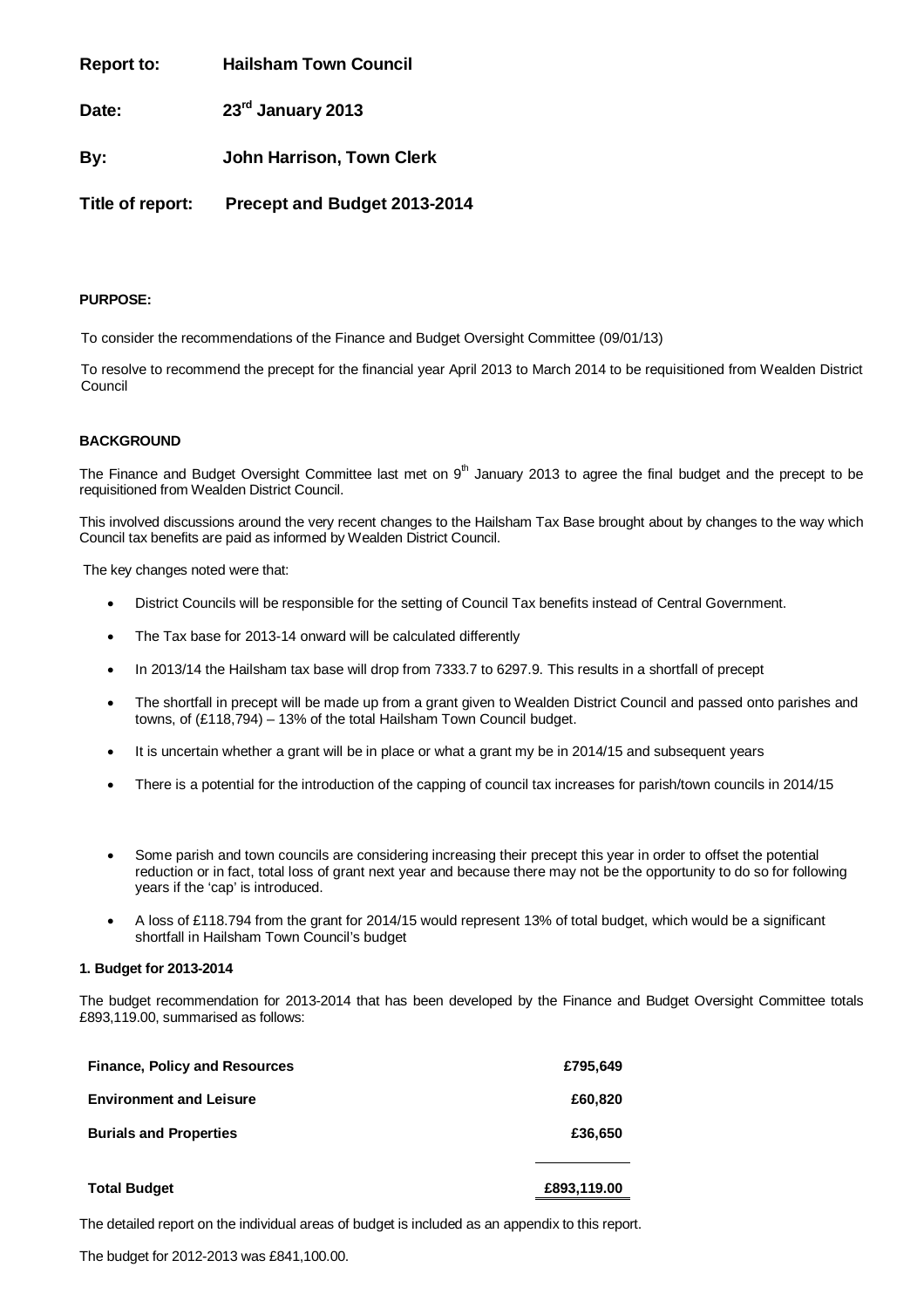This amount was funded entirely from the precept, with the Band D Council tax rate at £114.69 and the tax base being 7333.7 (therefore 7333.7 X £114.69 = £841,102.06)

The budget for 2013-2014 is therefore increased by £52,019.00

#### **2. Council's Reserves**

The Finance and Budget Oversight Committee had considered meeting this increase from the council's reserves.

### **Council's reserves as at 31.12.13 are as below:**

#### Commuted Sums

| g | Total available reserves (c+f) | 236.047.00 |                         |
|---|--------------------------------|------------|-------------------------|
| f | Available balance (d-e)        | 67,647.00  |                         |
| e |                                | 53,588.00  | (6% of budget £893,119) |
|   | 6% to remain in reserve        |            |                         |
| d | <b>Balance</b>                 | 121,235.00 |                         |
|   | Community Contingency Fund     |            |                         |
| C | Accessible commuted sums (a-b) | 168,400.00 |                         |
| b | Inaccessible commuted sums     | 56,600.00  |                         |
| a | <b>Balance</b>                 | 225,000.00 |                         |

#### **3. Recommendations of the Finance and Budget Oversight Committee**

**The FBOC Resolved** to recommend an increase of the Band D council tax to £116.98 from £114.69.

This amounts to a 2% increase and £2.29 per household in the tax base.

The precept requisitioned from Wealden District Council is therefore £736,728.34

This would mean that the total drawn from reserves for the 2013/14 budget is reduced £37,572, with the rationale being to partially protect reserves to meet the potentially significant shortfall in future years.

Illustrated as follows:

| Tax Base            | 6,297.90    |
|---------------------|-------------|
| HTC Rate Per Band D | £116.98     |
| Increase on 2012/13 | 2%          |
| <b>Budget</b>       | £893,119.00 |
| Precept             | £736,728.34 |
| <b>WDC Grant</b>    | £118,794.00 |
| Drawn from reserves | £37,596.66  |
|                     |             |
| Remaining reserves  | £198,450.34 |
|                     |             |

#### **4. Comparisons with no increase or with a greater increase in the HTC rate per band D**

### **4.1 No increase on Band D rate:**

| Tax Base            | 6,297.90 |
|---------------------|----------|
| HTC Rate Per Band D | £114.69  |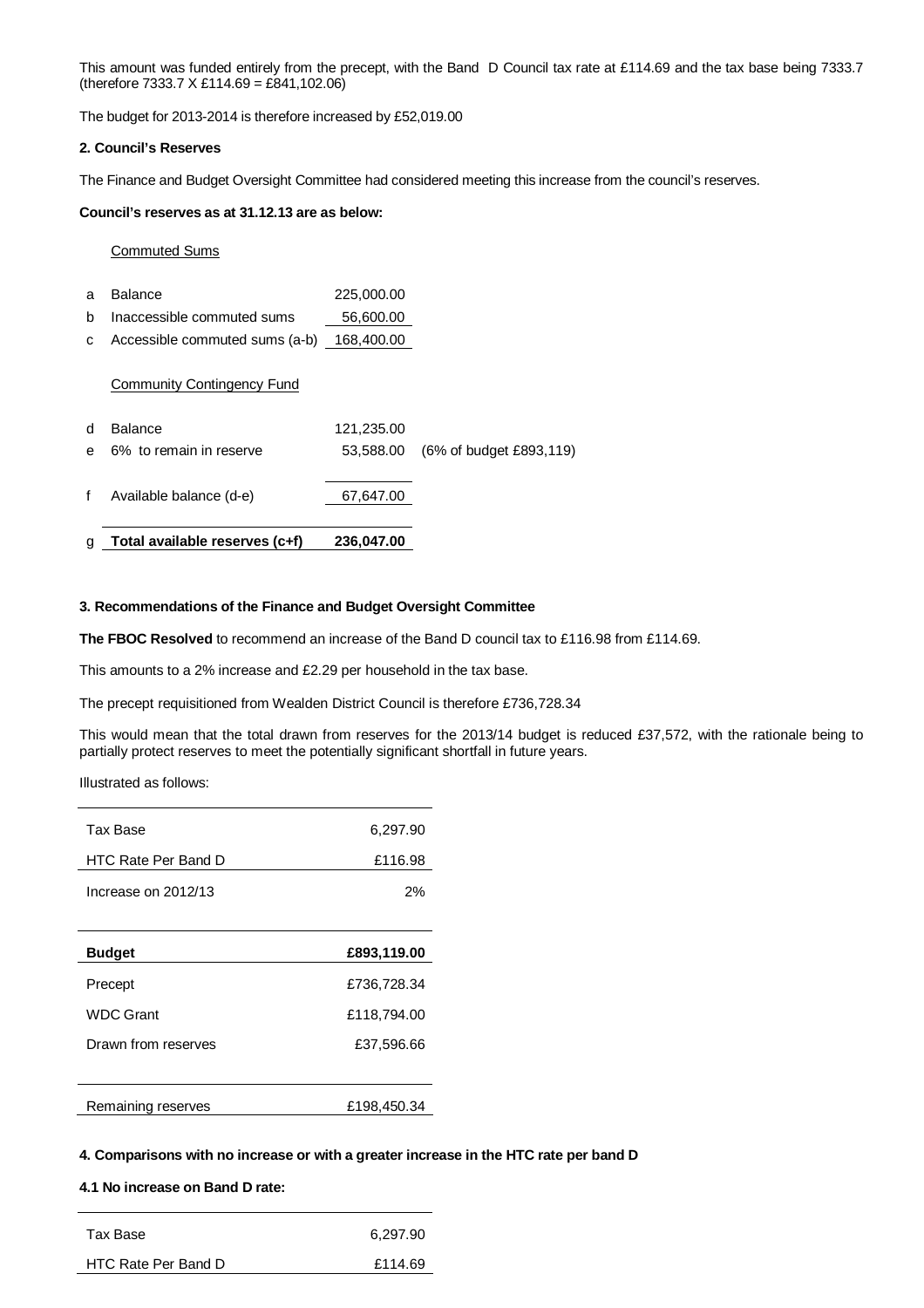| I<br>×<br>۰. | I<br>۰,<br>× |  |
|--------------|--------------|--|

| <b>Budget</b>       | £893,119.00 |
|---------------------|-------------|
| Precept             | £722,306.15 |
| <b>WDC Grant</b>    | £118,794.00 |
| Drawn from reserves | £52,018.85  |
|                     |             |

- Remaining reserves <br>
E184,028.15
	- This increases the amount drawn from reserves by £14,422.19 to £52,018.85.
	- The precept requisitioned from WDC is £722,306.15
	- There is no increase on the band D Tax rate for Hailsham residents.

#### **4.2 A higher increase on the Band D Tax Rate**

A 3.6% increase on the Band D council Tax was also considered by the FBOC but rejected as potentially too large and possibly resulting in a referendum. This possibility is illustrated as follows:

| Tax Base            | 6,297.90    |
|---------------------|-------------|
| HTC Rate Per Band D | £118.83     |
| Increase on 2012/13 | 3.6%        |
|                     |             |
| <b>Budget</b>       | £893,119.00 |
| Precept             | £748,379.46 |
| <b>WDC Grant</b>    | £118,794.00 |
| Drawn from reserves | £25,945.54  |
|                     |             |
| Remaining reserves  | £210,101.46 |

- This decreases the amount drawn from reserves by £26,073.31 to £25,945.54.
- The precept requisitioned from WDC is £748,379.46
- There is an increase on the band D Tax rate for Hailsham electors of 3.6% (£4.14 per household).

### **5. CONSIDERATIONS.**

#### **Further considerations that should be taken into account:**

It is possible that there will be a decreased grant or indeed no grant for 2014-2015 and subsequent years. This would mean a shortfall of up to £118,794.00 in the Town Council's income.

(With this 'worst case scenario' in place, with: The council's budget at the same amount for 2013-14, at £893,119.00 The tax base the same at 6297.9 With no increase in the band D rate at 114.69 And therefore the precept requisitioned from WDC the same at £722,306.00

Would require the use of £170,811.00 reserves).

It is possible that there will be a 'cap' on local council's ability to raise their Band D Rate in subsequent years, limited to ensure rises are no more than in line with inflation.

It is also possible that a raise in a local council's Band D Tax rate that is deemed significant enough rate may result in a referendum.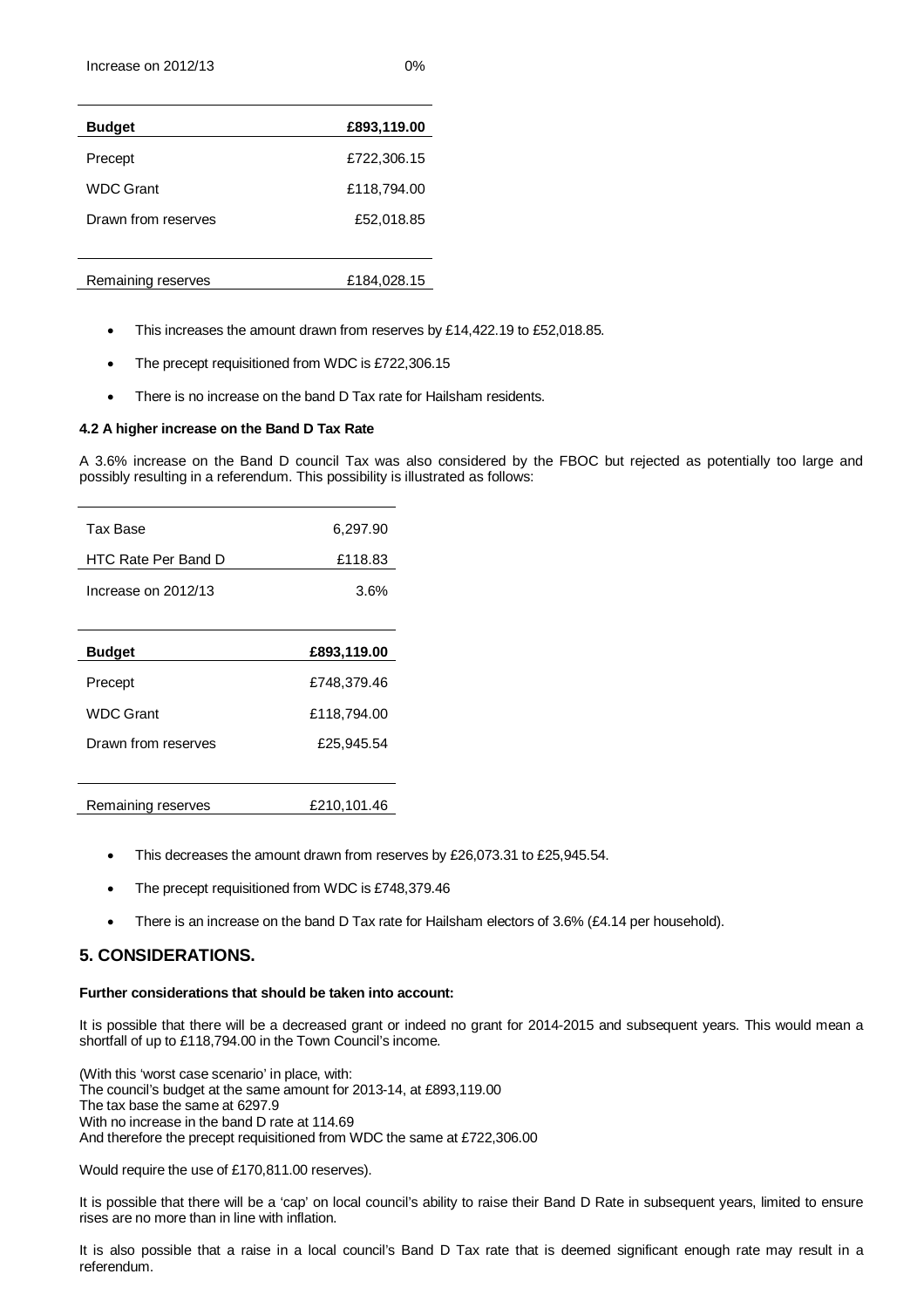Hailsham Town Council's current reserves total £236,047.

The Town Council has agreed and signed the Option Agreement for the sale of land to Ripley's Metal Recycling. When and if this sale is achieved, Hailsham Town Council will receive £135,000.00 from that sale (plus an additional £5,000 for play equipment).

It is probable that the Hailsham tax base will increase as the significant developments highlighted in the Wealden Core Strategy are realised, although it is impossible to quantify by how many households and when.

It should also be noted that those households eligible for Council tax benefit may not add to the tax base but will possibly contribute to a drain on council resources.

### **RECOMMENDATIONS:**

### **1. Council is asked to agree the budget for 2013-2014 as £893,119.00 (the detailed breakdown of this budget is attached as an appendix to this report)**

**2. Council is asked to:**

**Consider the recommendation of the Finance and Budget Oversight Committee to set the Band D tax rate for 2013-14 at £116.98, a 2% increase on the previous year (totalling £2.29 per household), and thus the precept requisitioned from WDC at £736.728** 

### **To resolve to set the Band D Tax rate and requisitioned precept at an agreed level.**

### **Appendix: Budget for 2013-2014**

Precept Analysis - Committee Funds - 1st April 2013 to 31st March 2014

|     |                                             |               |                    |               | Last          | <b>Net</b>    |
|-----|---------------------------------------------|---------------|--------------------|---------------|---------------|---------------|
|     |                                             | Expenditure   | Last year          | Income        | year          | Annual        |
|     |                                             | <b>Budget</b> | <b>Expenditure</b> | <b>Budget</b> | Income        | <b>Budget</b> |
|     | <b>ENVIRONMENT&amp; LEISURE</b>             |               | <b>Budget</b>      |               | <b>Budget</b> |               |
| 101 | Allotments                                  | 1290          | 1290               | 1930          | 1930          | $-640$        |
| 102 | <b>Recreation Areas</b>                     | 10310         | 13830              | 1100          | 1100          | 9210          |
| 103 | <b>Play Areas</b>                           | 3350          | 3350               | 0             | 0             | 3350          |
| 104 | Public Open Spaces (incl. Orchard Park)     | 2050          | 2900               | $-750$        | 700           | 2800          |
| 105 | Horticultural & Tree Maintenance            | 29600         | 29000              | 0             | 0             | 29600         |
| 106 | <b>Capital Projects</b>                     | 2500          | 7500               | 0             | $\Omega$      | 2500          |
| 107 | Urban Grass/Dog Hygiene Bins/ Footpaths     | 24000         | 23000              | 10000         | 10000         | 14000         |
|     | <b>Total E&amp;L</b>                        | 73100         | 80870              | 12280         | 13730         | 60820         |
|     | <b>BURIALS &amp; PROPERTIES</b>             |               |                    |               |               |               |
| 201 | <b>Town Council Offices</b>                 | 1950          | 1850               | 0             | 0             | 1950          |
| 202 | Recreational Buildings (incl. Union Corner) | 14850         | 3750               | 400           | 400           | 14450         |
| 203 | <b>Cemetery Buildings</b>                   | 700           | 800                | 0             | 0             | 700           |
| 204 | <b>Capital Projects</b>                     | 0             | 0                  | 0             | 0             | $\Omega$      |
| 205 | <b>Cemetery Overheads</b>                   | 5850          | 6150               | 0             | 0             | 5850          |
| 206 | <b>Cemetery Roads &amp; Paths</b>           | 50            | 0                  | 0             | 0             | 50            |
| 207 | <b>Funeral &amp; Graves</b>                 | 13400         | 13500              | 45000         | 50000         | $-31600$      |
| 208 | <b>Cemetery Horticultural</b>               | 9500          | 9500               | 0             | 0             | 9500          |
| 209 | <b>Street Lighting</b>                      | 24000         | 32000              | 0             | 0             | 24000         |
|     | <b>Christmas Festoons</b>                   | 12000         | 10000              | 1000          | 1000          | 11000         |
| 210 | Street Furniture (bus shelters/seats)       | 750           | 950                | 0             | 0             | 750           |
|     | <b>Total B&amp;P</b>                        | 83050         | 78500              | 46400         | 51400         | 36650         |
|     | <b>FINANCE, POLICY &amp; RESOURCE</b>       |               |                    |               |               |               |
| 301 | <b>Salaries and Wages</b>                   | 516584        | 495600             | 0             | $\mathbf 0$   | 516584        |
| 302 | <b>Admin Expenses</b>                       | 92050         | 109220             | 6400          | 6600          | 85650         |
| 303 | <b>Chairmans Allowance</b>                  | 1500          | 1500               | 0             | 0             | 1500          |
| 304 | Machinery/Tools/ Protective Clothing        | 4500          | 6000               | 0             | 2000          | 4500          |
| 305 | Vehicle Fleet (All costs)                   | 21000         | 19000              | 0             | 0             | 21000         |
| 306 | Twinning                                    | 300           | 1000               | 0             | $\Omega$      | 300           |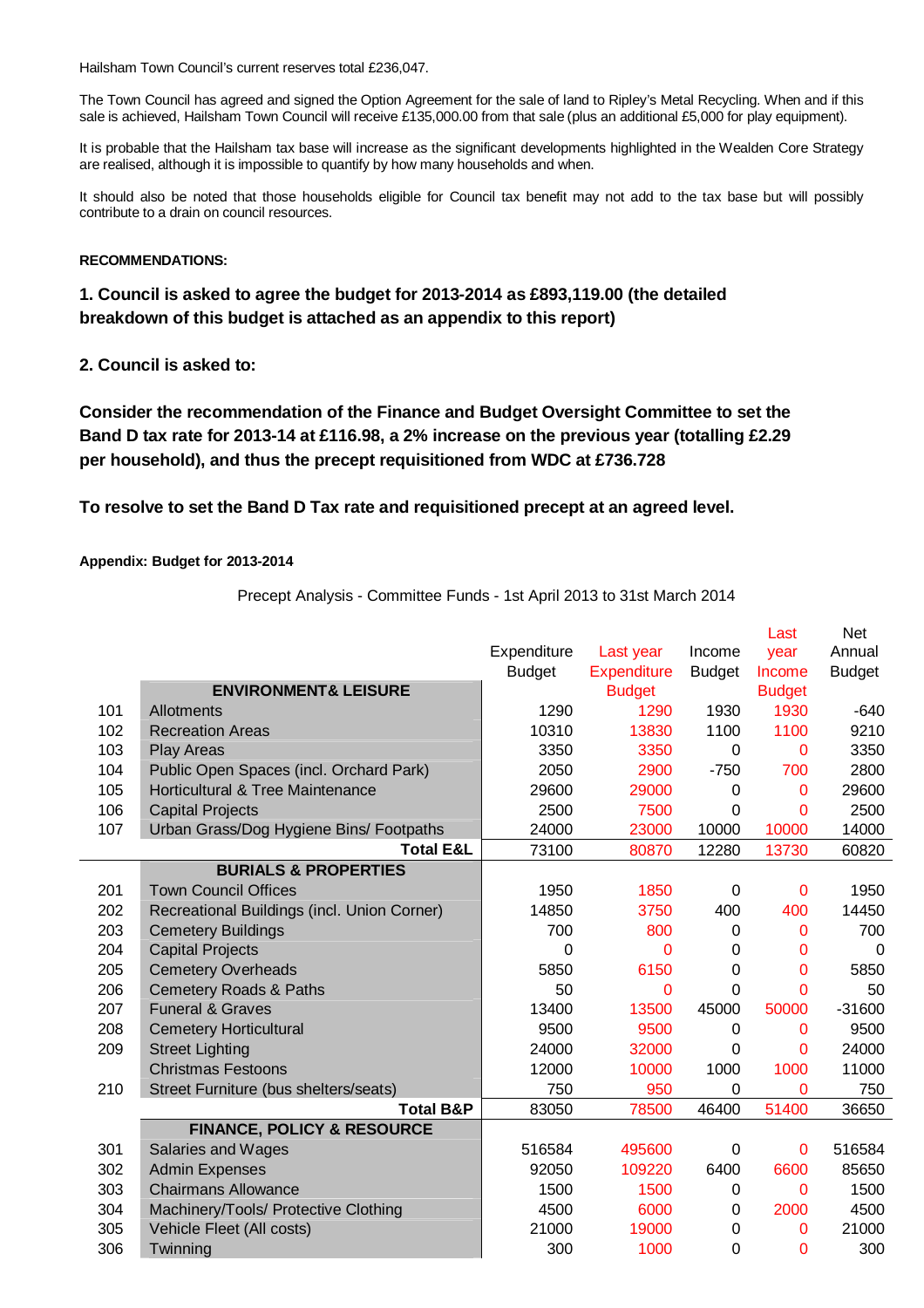| 307    | Grants & Miscellaneous Provisions      | 6000   | 6000   | 2000  | 2000  | 4000     |
|--------|----------------------------------------|--------|--------|-------|-------|----------|
| 308    | Section 137                            | 5400   | 5500   | 0     | 0     | 5400     |
| 308(a) | Tourism & Leisure                      | 29075  | 36750  | 0     | 0     | 29075    |
| 309    | <b>Capital Projects</b>                | 20500  | 20500  | 1000  | 1000  | 19500    |
| 310    | <b>Joint Funded Projects</b>           | 82800  | 31950  | 0     | 0     | 82800    |
| 311    | Joint Funded Services                  | 46500  | 44000  | 0     | 0     | 46500    |
| 312    | Account Interest & Commuted Sums       | 0      |        | 1400  | 1000  | $-1400$  |
|        | Rents/Hire Fees/ Letttings Income (All |        |        |       |       |          |
| 313    | properties)                            | 0      | 2000   | 19760 | 19560 | $-19760$ |
| 314    | Net VAT                                |        |        |       | 0     |          |
|        | <b>Total FPR</b>                       | 826209 | 779020 | 30560 | 32160 | 795649   |
|        |                                        |        |        |       |       |          |
|        | <b>All Committee Total</b>             | 982359 | 938390 | 89240 | 97290 | 893119   |
|        |                                        |        |        |       |       |          |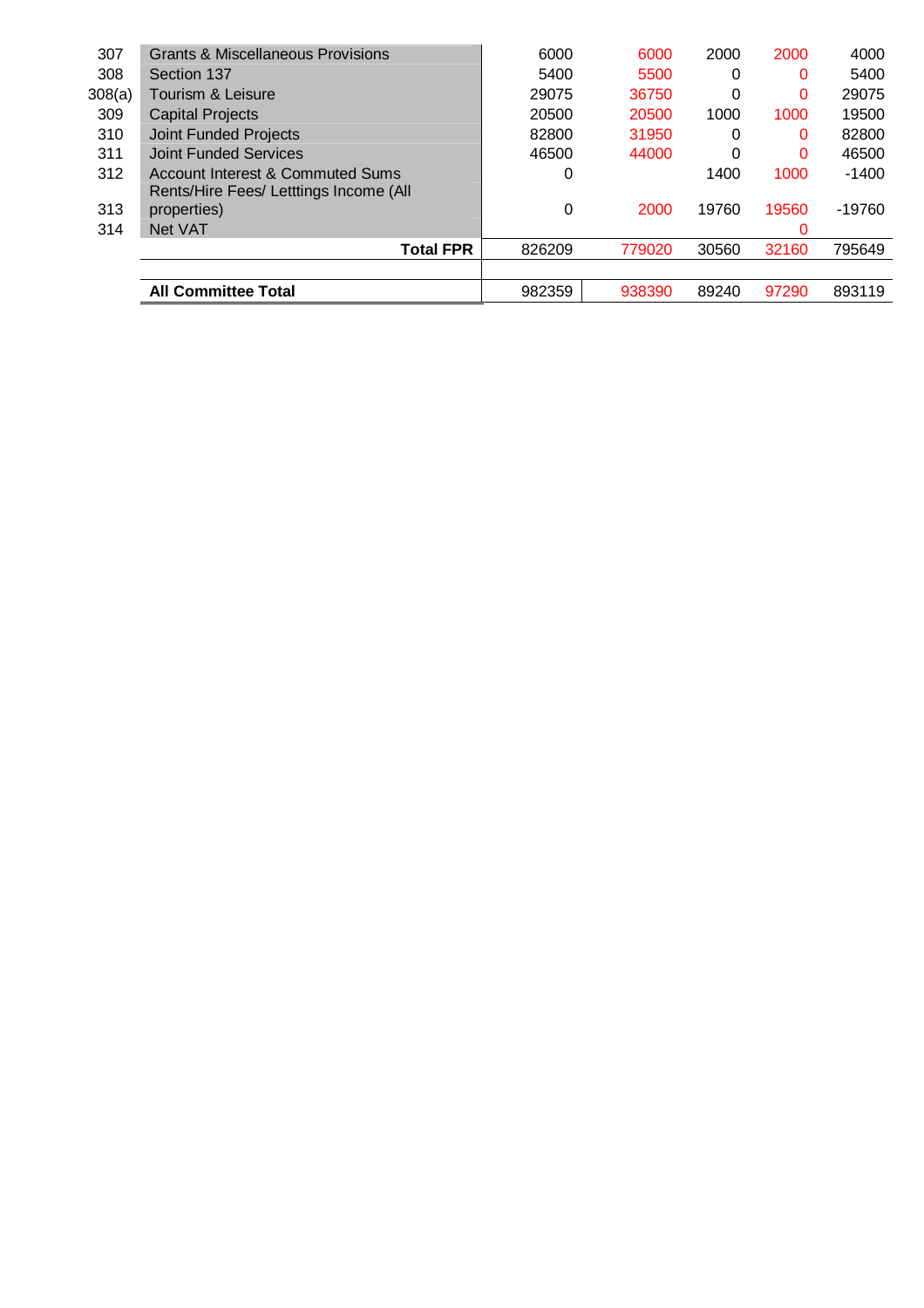**Report to: Hailsham Town Council**

Date: **rd January 2013**

## **By: Mickey Caira, Deputy Town Clerk & Business Enterprise Manager**

### **Title of report: REPLACEMENT TELEPHONE SYSTEM**

### **PURPOSE:**

To consider proposals received by the Council on a replacement telephone system and to resolve which option to procure.

### **BACKGROUND:**

The Council entered into a seven year contract with Systemcare (now Digiquip) in May 2006 to supply a telephone system for voice and data services (internet and email connections) to service the Town Council Offices, Square Café and the Cemetery. All the equipment under the current contract is rented under a fixed term agreement and this will expire around the same time as the service contract supplied by Digiquip. At this point all the equipment must be returned to the rental company.

The Council must therefore source a new telephone service contract prior to 31<sup>st</sup> March 2013. It is vital that a new contract is secured as soon as possible to allow for the changeover time to a new contractor whilst retaining the BT telephone numbers.

## **CONTRACTOR PROPOSALS:**

The existing contractor plus two other companies were invited to submit proposals for the replacement of the current system. All the contractors were asked to provide a proposal they considered the best for the Council following an onsite meeting and survey. The current contractor has declined to make a proposal and a summary of the other two company proposals are as follows:

RJ Cortel a Heathfield based company that currently supplies Heathfield and Waldron Town Council, plus other local businesses.

Proposal: Supply and service a hosted telephony solution. This will involve the hosting of the router offsite rather than at the Council Offices. The benefits of this system include; the ability to operate the system even if the building is not available, the ability to use the existing numbers at any location e.g. working from another office location or home working. Better quality connections between all three sites. The proposal also includes a maximum cost of hacking to the Council of £50, should such an event occur again, and the contract is offered with the option to only commit for one year with an option to extend.

Overline a Worthing based company with a number of local clients including Eastbourne Homes.

Proposal: Supply and service a similar telephony solution to the existing service with the router sited onsite. This system does not have the features or flexibility of the other proposal above. The proposal includes the option to insure against the cost of hacking at a minimal cost and is offered with the option to only commit for one year with an option to extend.

### **FINANCIAL IMPLICATIONS:**

The current system equipment including telephone handsets and routers was rented and not purchased outright. The cost of this over the seven year period is £32,425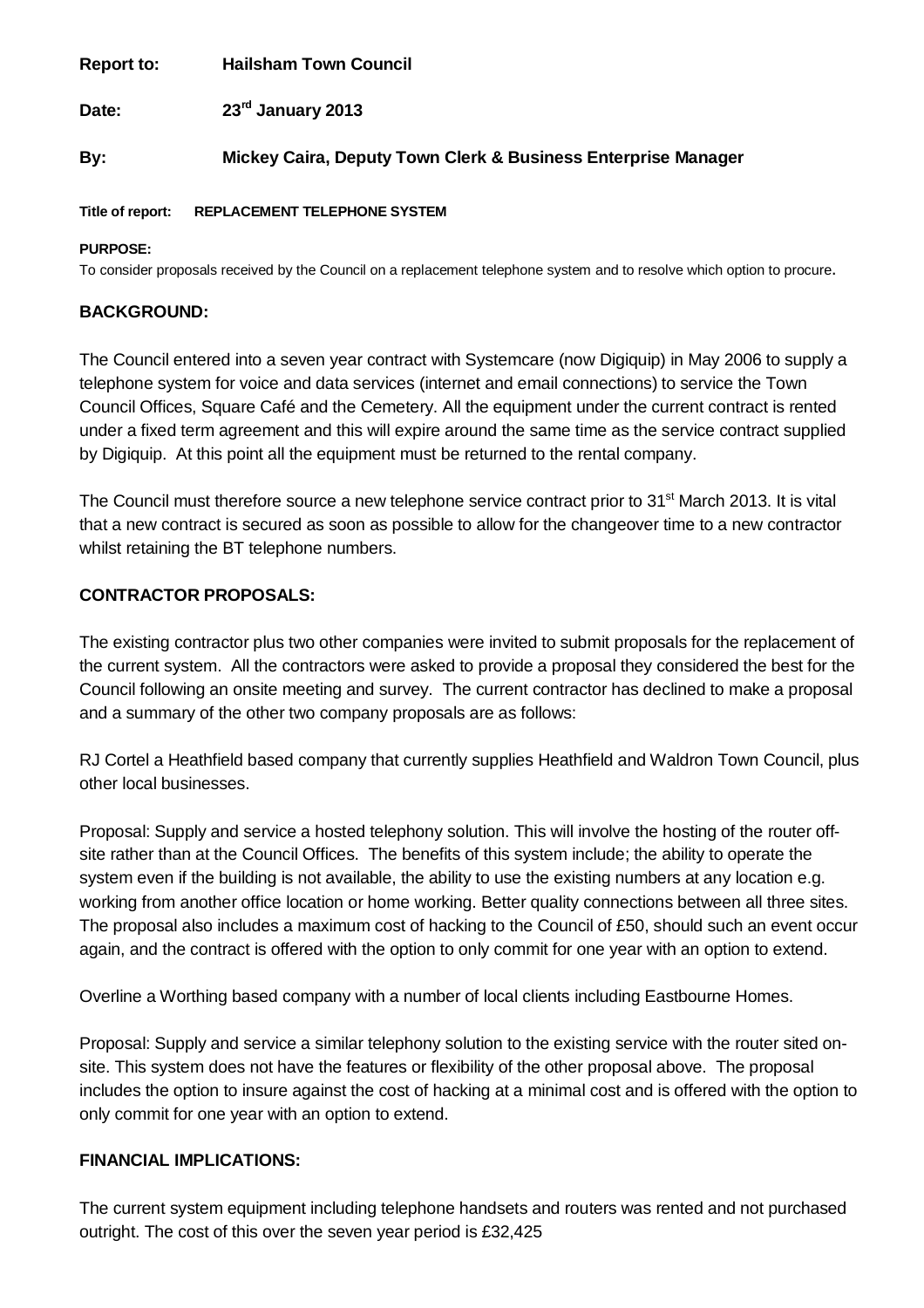It is recommended that the cost to supply and install a new system is purchased outright to avoid the high cost of leasing or renting as experienced over the past seven years. The cost could be met from the Contingency Fund and/or taken from savings anticipated under either of the two proposals as detailed below.

RJ Cortel cost of supply and installation of new kit £5766.25 ex VAT.

Overline cost of supply and installation of new kit £6,249.74 ex VAT.

## **On-going monthly costs:**

The current monthly cost including lease/rental, service contract, line rental and call charges is around £750.

RJ Cortel projected monthly cost including the hosting licences and cost of calls is £668 ex VAT.

Overline projected monthly cost including cost of calls £226 ex VAT.

Both the above projected costs assume that the new system is purchased outright and not rented/leased.

The projected annual saving with the RJ Cortel proposal is £984 ex VAT.

The projected annual saving with the Overline proposal is £6,285 ex VAT.

The main difference in the prices is the cost of the hosted package which is more expensive but provides much more flexibility and security of service than the standard package proposed.

## **Mobile Telephones:**

The Council currently does not supply mobile telephones to the staff with the exception of the emergency phone.

The Council therefore relies on the staff mainly the Outdoor Works Team to supply their own phones and are given a small allowance to cover the cost of calls made on Council business. The cost to the Council in the past twelve months was £370 to recompense the staff. There is no compulsion on the staff to provide their own mobile phones and it is assumed the staff have access to one that fulfils the Council's Health and Safety Lone Working Policy. Whilst the staff have not made an issue of having to provide their own phones they have highlighted the fact that the current level of annual payment (£50) does not cover the cost of all the calls etc made on Council business. This is difficult to quantify as they all have inclusive minute packages.

There is a danger that under the current system any member of the current staff may choose not to hold a mobile phone and any new members of staff not have access to one. The Council is therefore not in control of the situation, If this were to happen then the Council could not fulfil its health and safety obligations.

To put the Council in control of the situation it could supply mobile phones to all outdoor works staff (6) and one for the office staff to use when they are making site visits.

This could be done by way of a formal business contract for seven mobile telephones over a minimum of 24 months; costs have been obtained from both the companies who have submitted land-line proposals. The details are as follows: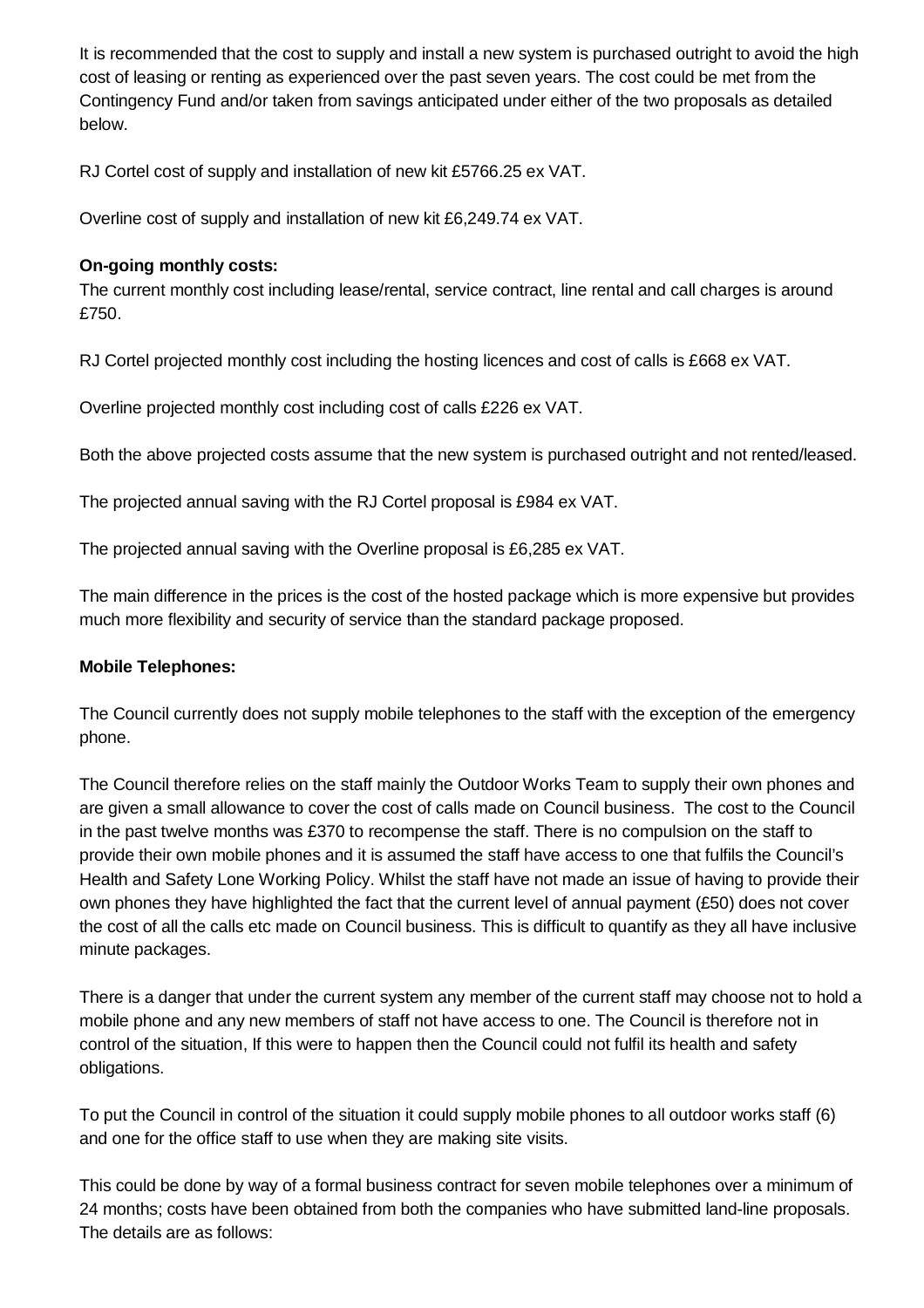RJ Cortel: O2 Business Share 2000. Total cost over 24 months (including six months free) £2,736 ex VAT. This includes the management of the contract with the provider.

Overline: Orange 2000. Total cost over 24 months £4,448 ex VAT. This includes the management of the contract with the provider.

Other packages may be available at more competitive rates if negotiated direct with network providers.

The cost of such a package is significantly more than the existing system, but is does provide a robust solution.

The second option would be to provide pay-as-you-go mobiles to the staff highlighted above and provide top-ups as required. The cost of mobiles range from around £20 upwards, and the cost of call tend be more expensive than on an inclusive package. The annual cost of this is not possible to predict at this stage and will probably more than the existing system.

The third option would be to maintain the status quo and rely on the staff to provide their own phones and to review the level of recompense provided by the staff.

## **Conclusion**

The Council must make a decision regarding the selection of a new telephone provider in order to have a system operational beyond 31<sup>st</sup> March 2013, and how it is to finance the supply and installation of the system. Both contractors have offered an initial twelve months contract with an option to extend, this will allow the Council to continue to explore the possibility of moving to the Wealden District Council Offices or elsewhere in the town centre, without having to make a long term commitment that could be expensive to "buy out".

The Council is asked to consider the mobile phone issues highlighted above and determine how it will provide mobile telephones to the relevant Council staff in the future.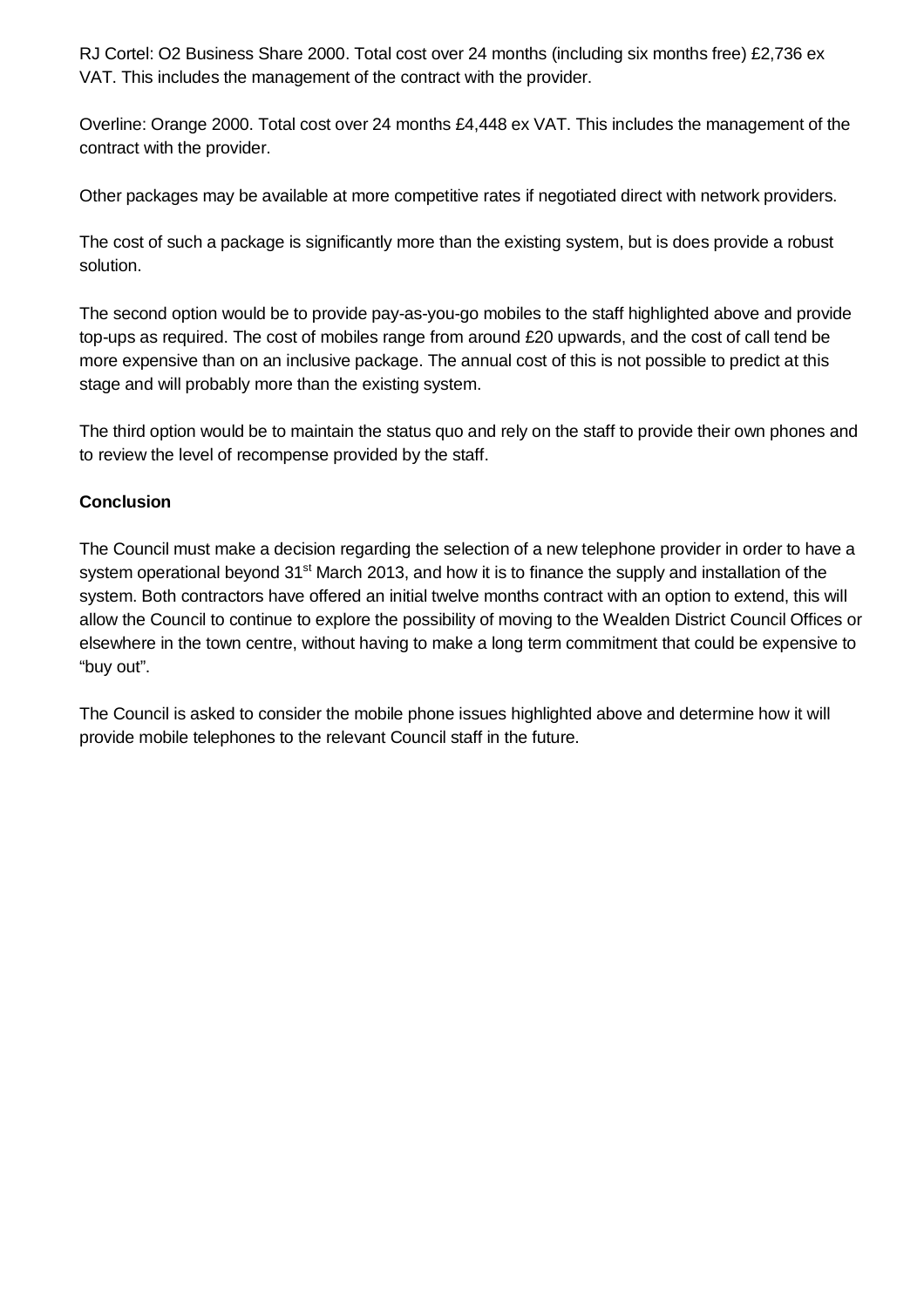| <b>Report to:</b>       | <b>Hailsham Town Council</b>                                                                        |
|-------------------------|-----------------------------------------------------------------------------------------------------|
| Date:                   | 23rd January 2012                                                                                   |
| By:                     | John Harrison, Town Clerk                                                                           |
| <b>Title of report:</b> | <u>AREA OE LAND RETWEEN THE DIPLOCKS INDITSTRIAL</u><br><u>ESTATE AND HOUSING IN RRAMRI E DRIVE</u> |

**PURPOSE:** To receive an update and amended request on the arboricultural work previously proposed by Wealden District Council

# **BACKGROUND.**

At the meeting of HailshamTown Council on 17<sup>th</sup> October 2012, Council considered a request from Wealden District Council (Jeremy Leach) to contribute to proposed arboricultural works the sum of £530.00

The original request is as below: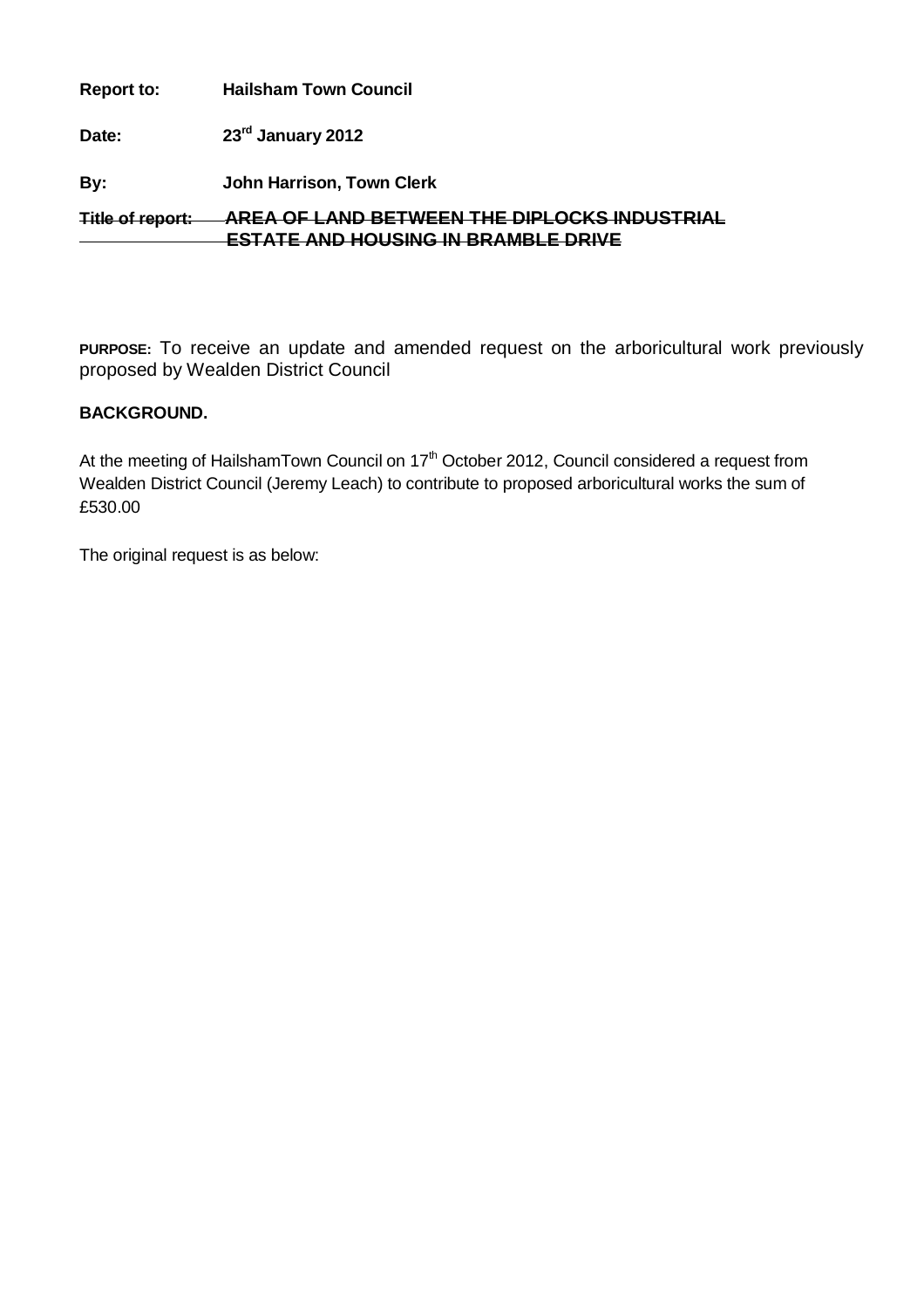HPHCD/JCL OUR REE-

Dr Jeremy Leach 01323 443305 **ASK FOR:** 

**DATE** YOUR REF: Friday 17<sup>th</sup> August 2012

RECEIVED 22 AUG 2012

HAILSHAM TOWN COUNCE



Head of Public Health and Community Services

Mr John Harrison, The Town Clerk. Hailsham Town Council, Inglenook. Market Street. Hailsham, East Sussex, **BN27 2AE.** 

Dear Mr Harrison.

#### Area of Land between the Diplocks Industrial Estate and Housing in Bramble Drive, Hailsham

You will be aware of fatal stabbing which occurred on the piece of land behind your industrial unit in January this year. Since that time the land in question has become a source of discussion and complaint from local residents. Indeed, I came to see you on 29<sup>th</sup> May 2012 about the matter.

I have now had the opportunity to investigate the problem in more detail and seek the advice of a tree surgeon and arboriculturalist. I have attached a map to show the area under discussion, which is shaded red. He recommends that all the lower branches of the fir type trees (up to a height of approximately seven feet) are cut off, this will let more light into the area. In addition all dead wood, blown down or damaged trees and already cut and stacked wood in the area will be chipped and mulched and spread on the ground. All undergrowth and under-storey vegetation will be strimmed down and similarly mulched. This will create a more open feel to the area and a lighter, cleaner look. This part of the work, subject to funding, will be completed during September 2012.

Then in the late winter (February time), 150 bare root whips will be planted in the area, consisting of Hawthorn, Field Maple, Hazel, Spindle and Guelder Rose; these will be planted in groups to encourage clumps of trees. In time these will establish a rich under storey to the current tree stock and help to encourage a greater diversity of wildlife. This will make the area behind the units much more pleasant to look at and should obscure the view of the units to local residents.

The land highlighted on the map has several owners and is not under the ownership of one individual.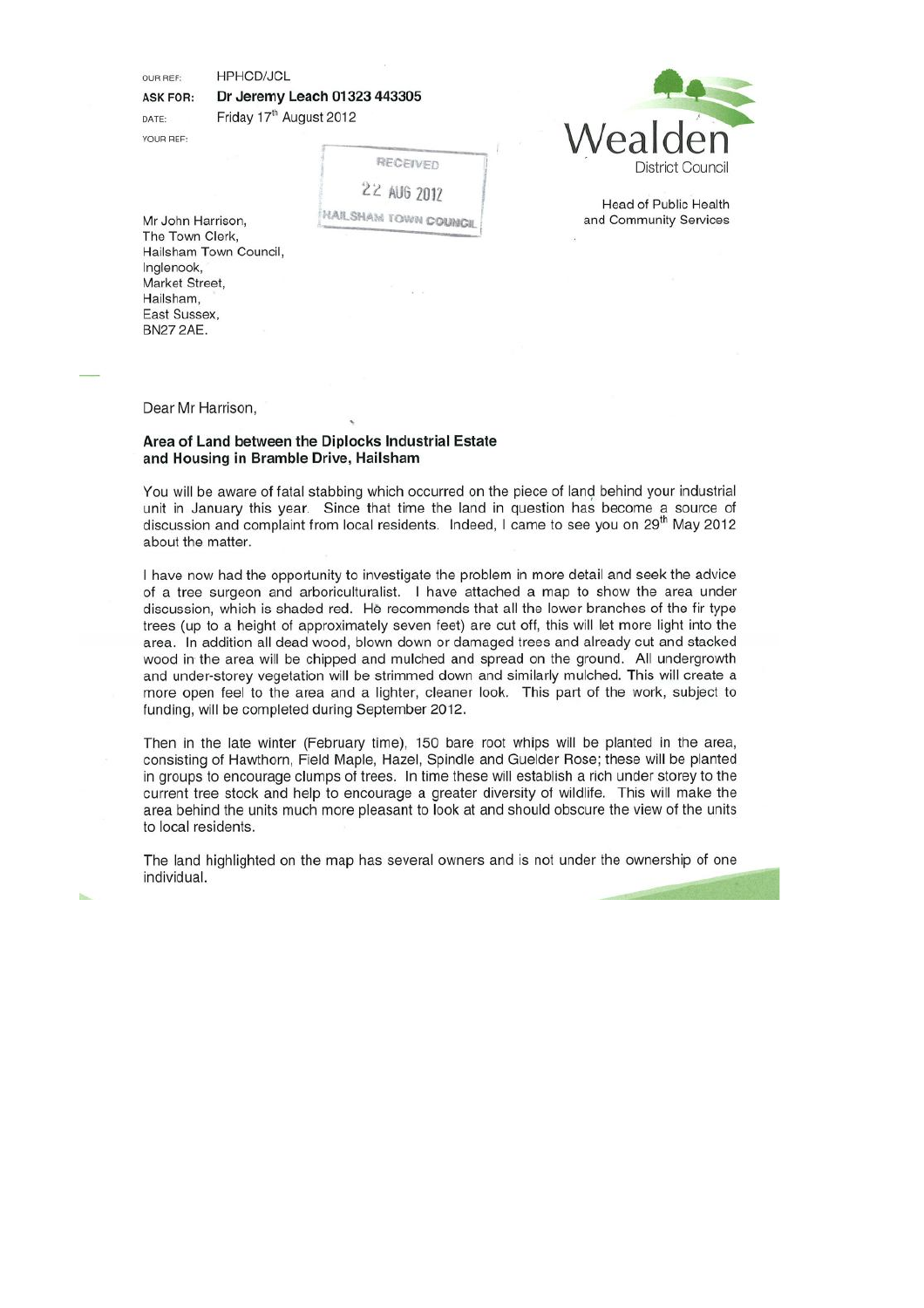You will also be aware that the Safer Wealden Partnership has already agreed to pay for removal / painting over, of the graffiti on the rear walls of the units occupied by Alsford's Timber, Metaltech and NSP Engineering. This work should be undertaken during the first part of September.

The work to improve the look of the land, as described above has been costed at £3,180. I am writing to enquire if you would be willing to contribute to a proportion of the cost, as specified below:

| <b>Alsford Timber</b><br>       |          |          |          |          |          |           |          | £530.00   |
|---------------------------------|----------|----------|----------|----------|----------|-----------|----------|-----------|
| Metaltech<br><br>               |          |          |          |          | $\cdots$ | $\cdots$  | $\cdots$ | £530.00   |
| NSP Engineering Ltd             | $\ldots$ | $\cdots$ |          |          |          |           |          | £530.00   |
| Hailsham Town Council           |          |          |          |          | $\cdots$ | $\cdots$  |          | £530.00   |
| Safer Wealden Partnership       |          | $\cdots$ | $\cdots$ | $\cdots$ | ***      | <br>83300 | $\cdots$ | £530.00   |
| <b>Wealden District Council</b> | $\cdots$ | $\cdots$ | $\cdots$ |          |          | $\cdots$  | $\cdots$ | £530.00   |
| Total<br><br>                   |          |          |          |          |          |           |          | £3,180.00 |

Could you please let me know by returning the attached form or email me on Jeremy.leach@wealden.gov.uk whether or not you / your company / agency would be willing to contribute to the sum above.

**The** 

I look forward to hearing from you and thank you in anticipation of a positive response.

Yours sincerely,

Dr Jeremy Leach **Public Health Manager** 

Copy to: Clir Mrs J Bentley. P.S. This letter has been sent to each of the companies / agencies listed above.

### **Town Council resolved to agree to the request from WDC:**

Minute Ref HTC/12/5/209.3:

**RESOLVED** to agree to the request from Wealden District Council as detailed in the recommendation in the officer's report circulated with the agenda, and as Appendix HTC/12/5/209A of these minutes and that the £530.00 Hailsham Town Council contribution to the proposed arboricultural works be taken form the Contingency Fund.

### **Developments:**

**On the 10th December 2012 the Town Clerk received an email from Mr Jeremy Leach at WDC**